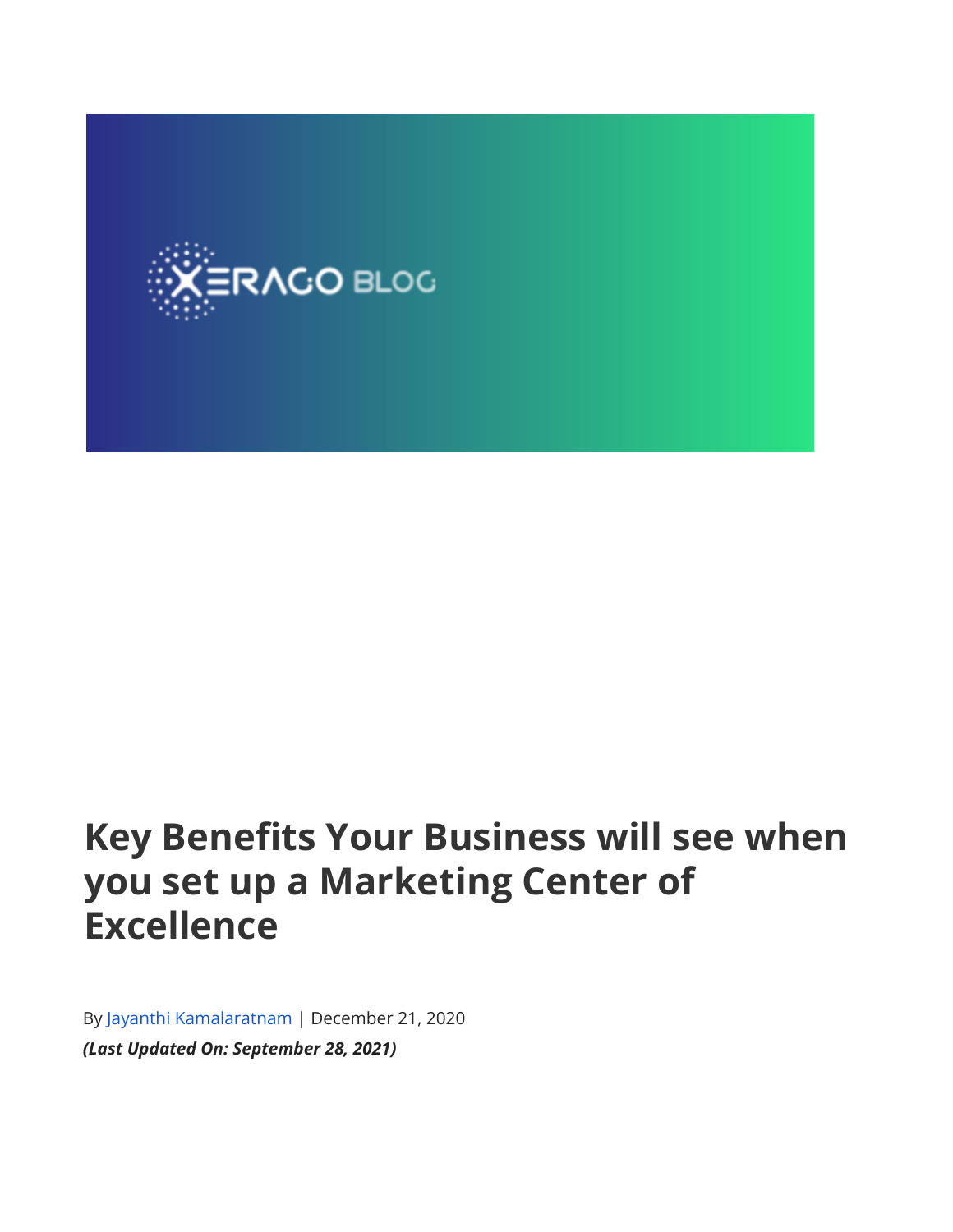



A Marketing Centre of Excellence is a physical or virtual center of knowledge that brings together existing expertise and resources, adds to it where required and optimizes marketing in a way that ensures a high rate of efficiency, performance and value. The scope and goals of the Marketing Centre of Excellence are very clearly defined down to all the specifics and every resource optimally leveraged. This helps push beyond performance boundaries to deliver great value and excellence.

But in order to do this, there needs to be a cohesive working together of all the various wings of a marketing center of excellence. And when that happens, the benefits are great!

According to a study, it was found that the top benefits are improved operational efficiency (40%), faster time to market (36%) and the ability to meet customer expectations (35%). Quality of deliveries go up by 26% and costs some down significantly. (Source – [https://www.ptc.com/en/technologies/plm/digital-transformation-report\)](https://www.ptc.com/en/technologies/plm/digital-transformation-report)

## **Marketing efficiency increases**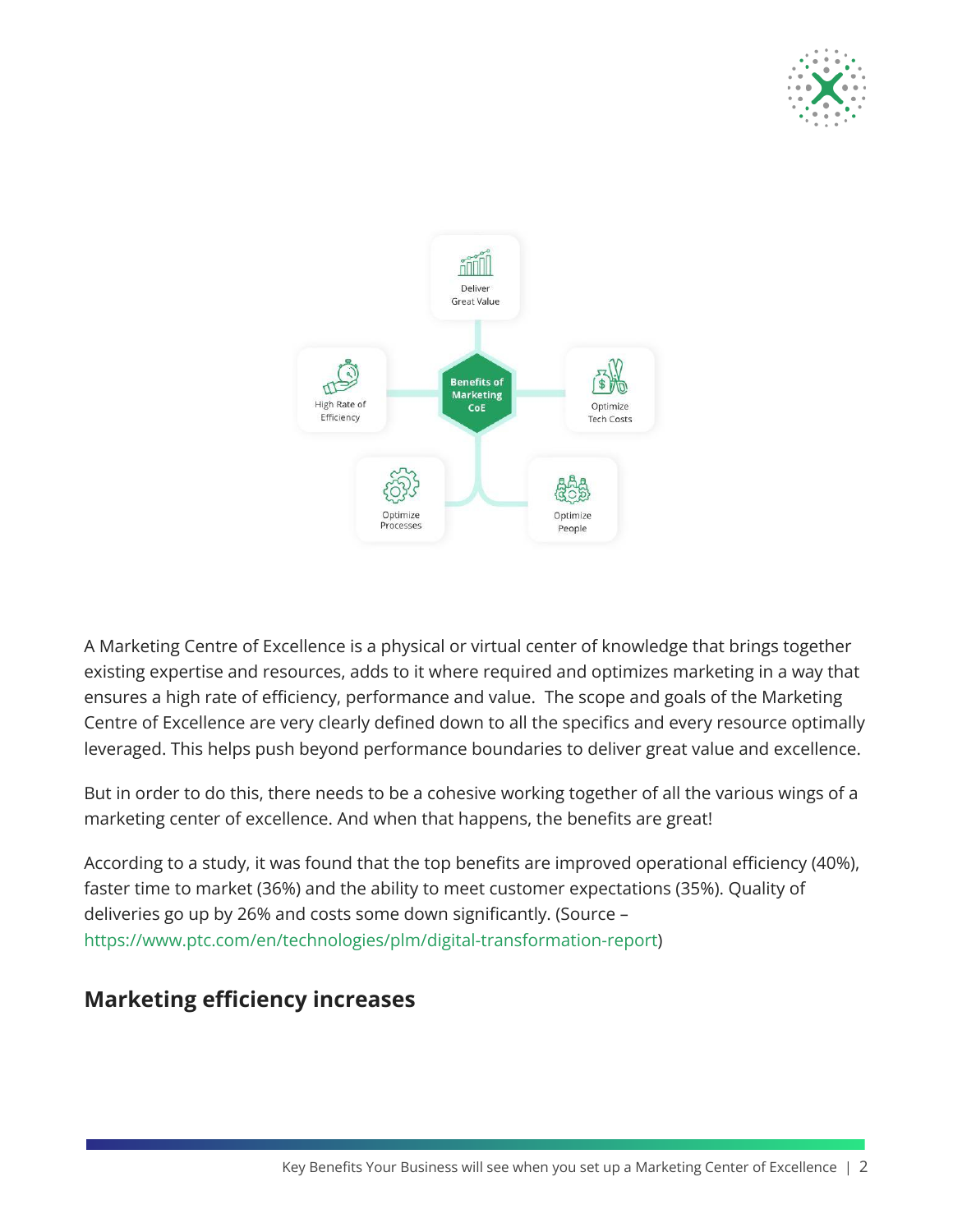

Every person who is involved in a Marketing Center of Excellence has their roles and responsibilities clearly defined. All the processes are clearly defined. And every activity is tracked and reviewed to ensure optimal output.

#### **You can optimize people, processes and tech costs**

When you engage with several vendors for different services, you end up paying a lot more than you have to. The pricing of any vendor includes every cost involved in servicing a brand. For instance, every vendor will include an Account Manager's cost in their pricing. When you work with multiple vendors you end up paying for multiple Account Managers!

Moreover, a marketing center of excellence utilizes every resource and every person optimally. There will be a dedicated cross-functional team with expertise across the entire gamut of marketing services. And you will have one dedicated Account Manager with a cross-functional understanding, who can understand and communicate requirements across functions and get the work done on a daily basis. This prevents the need for working with multiple agencies and paying for redundant skills.

Next, in a [Marketing](https://www.xerago.com/marketing-coe/) CoE, you will NOT be charged separately for platform licenses, platform implementation / customization, technical maintenance and for professional services for using the platforms. All these costs are discounted and consolidated into one single bill resulting in your paying significantly less than you would otherwise pay if you had worked with multiple point solution providers, bringing down costs to a very large extent.

## **Common goals for both Marketing and Tech which eliminates any discrepancy**

When you do marketing in-house and you send a request to the tech team to process your campaign, your tech team might not do it at once. They have their own priorities – for them, marketing is just another internal stakeholder. And that slows things down for you.

In a Marketing Center of Excellence, the tech function has only one client – the marketing team. So your request is always the number one priority! Moreover, pre-determined SLA / TAT for every task dependent on the IT team gives marketers absolute clarity on timelines.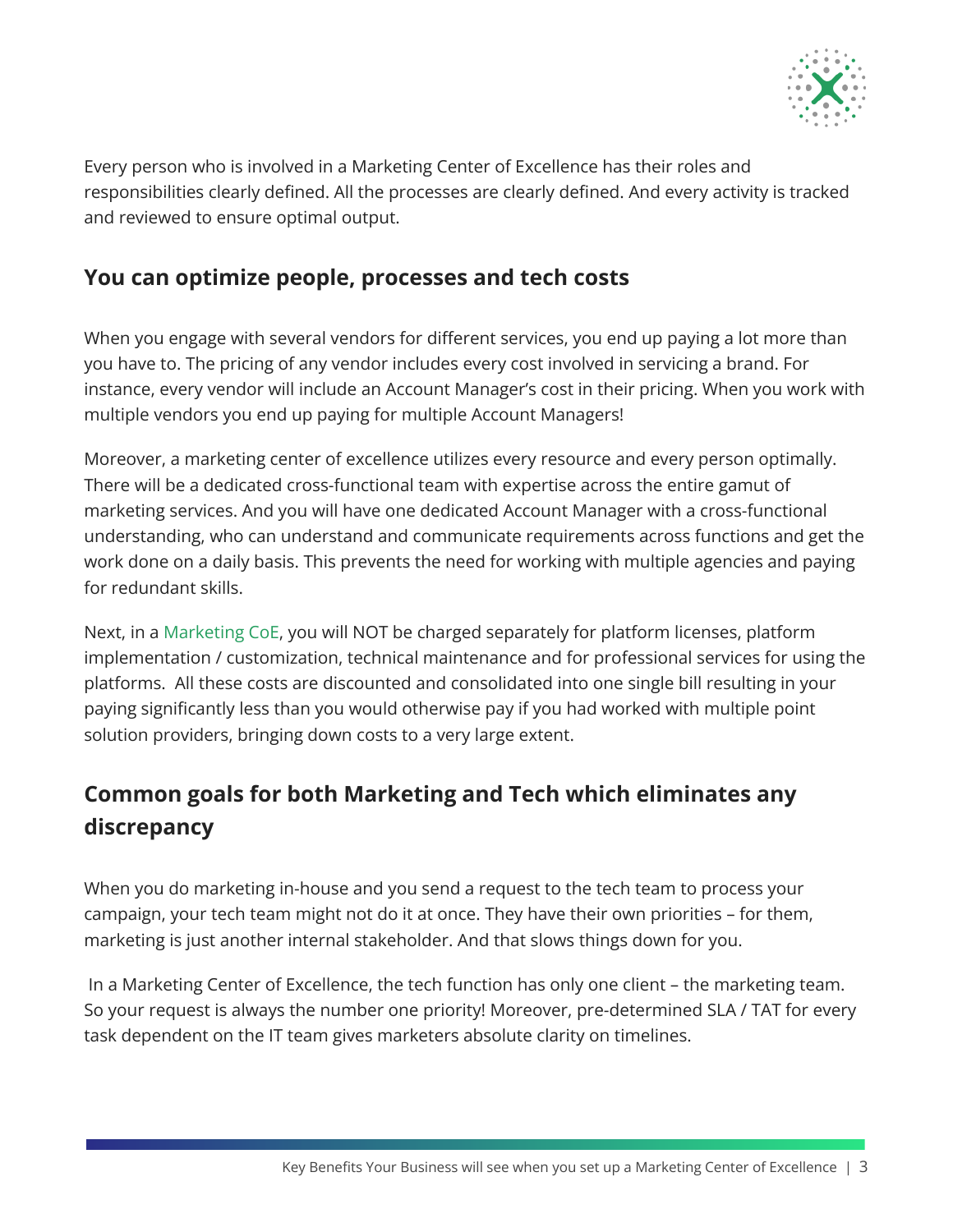

This ensures that the marketing team gets all tech-related deliveries on time with ZERO conflict or lag.

The pandemic has underscored the fact that the time to consolidate your marketing efforts is now than ever. We are in a time, where there is

## **Helps you handle the pressure to "reduce spends but produce results"**

Cancelling / postponing customer facing offline marketing events is inevitable as social distancing has become the norm and people think twice before venturing out. Putting long-term projects on hold without cancelling them, can also help cut costs.

But the others may largely be counterproductive.

- Delaying campaigns will reduce customer engagement and take you further away from your customers
- Reducing headcounts can affect marketing velocity and your ability to quickly alter any communications across all your channels
- Cancelling media buys will inhibit customer acquisition, which is already tough

Which is why we recommend that you reduce spends and consolidate your marketing efforts.

- 1. Instead of postponing the execution of campaigns targeted at existing customers, integration of marketing will help you zero in on most important ones that can keep your customers engaged. This way, they will continue doing business with you and offset potential losses that you may encounter because of low acquisition numbers.
- 2. Instead of reducing headcount randomly, integration of marketing will help you spot skills that are redundant, obsolete or unnecessary. Cutting those out will cut costs without impacting marketing velocity and outcomes. You can use this to hire new skills that are currently lacking to achieve overall objectives.

Cancelling media buys will only hurt acquisition and the resultant revenues. When you consolidate your marketing efforts, you can spot important campaigns and run those, saving money and precisely targeting your audience with a range of affinity and demographic parameters.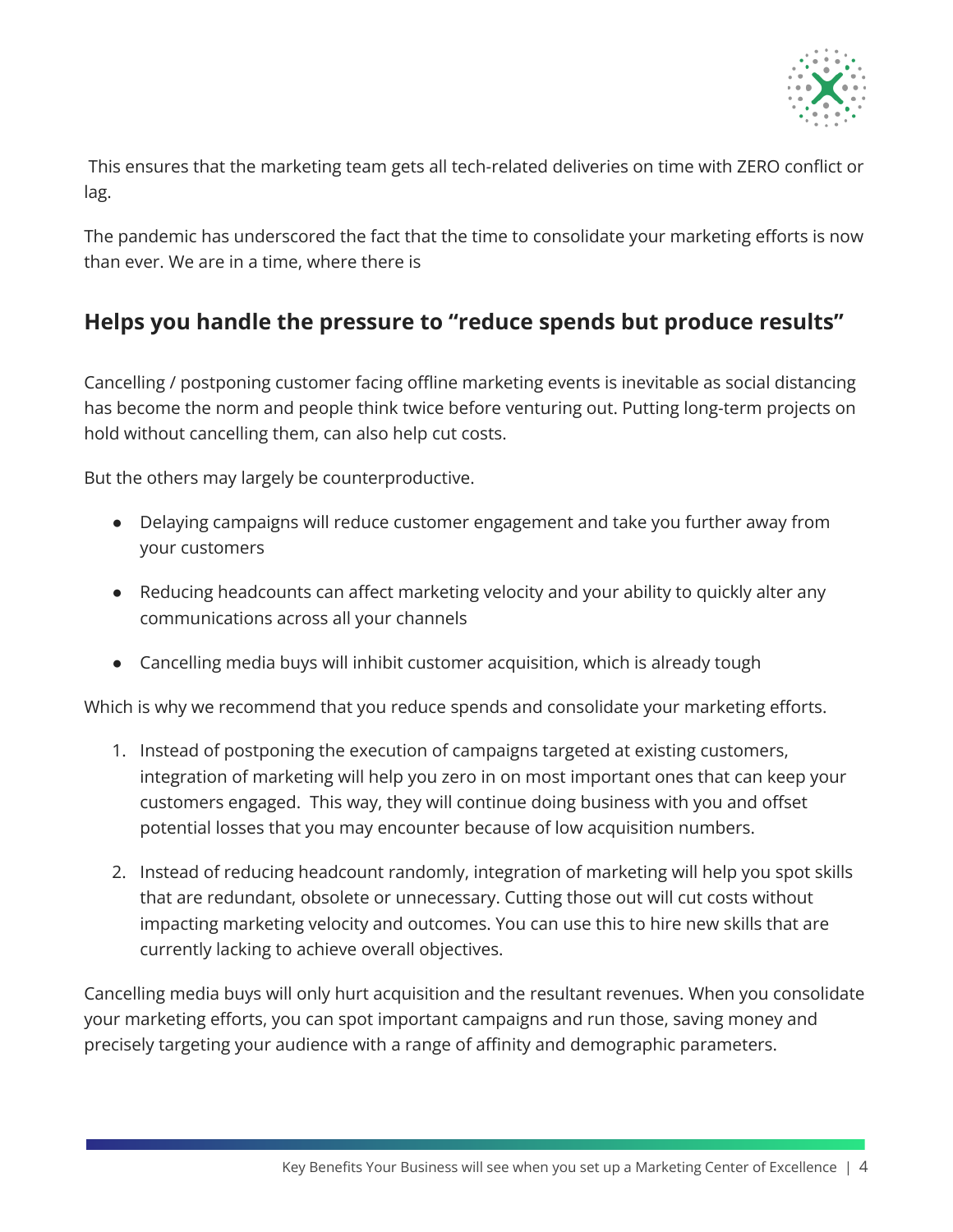

## **Helps you leverage existing MarTech investments to the fullest –**

The underutilization of MarTech platforms is an ongoing challenge and the pandemic is forcing marketers to take a long, hard look at the investments they have made.

Marketers are caught in a Catch-22 situation. They cannot scrap the whole thing, as they have spent a bomb buying them in the first place. But it is tough for them to get their teams to quickly up-skill themselves and start using the platforms to the fullest. Marketing integration can help by showing you if you need the tool or not. And if a platform is useful but under-utilized, you can just step things up and use it better.

In any case, when it comes to marketing technology, no one is really cutting budgets!

To sum up, a Marketing Center of Excellence helps you –

- 1. Do away with the redundant skills / technologies that you are paying your agencies for
- 2. Bridge all the gaps in skills needed to achieve your objectives
- 3. See how low your current usage of your existing MarTech tools is *(You would see a shocking truth about this later in this article)*
- 4. Do away with process inefficiencies in executing inbound and outbound digital campaigns
- 5. Spot all the value leaks that happen during the hand-off between teams (Watch this space for a detailed article on this shortly)
- 6. Catch all the inconsistencies in brand communication across channels that have caused disjointed customer experiences
- 7. Cut media costs because of sub-optimal targeting in digital marketing
- 8. Gauge the current level of analytical maturity in marketing decision making and show where there could be scope for improvement
- 9. See how irrelevant metrics are changing your marketing course and direction